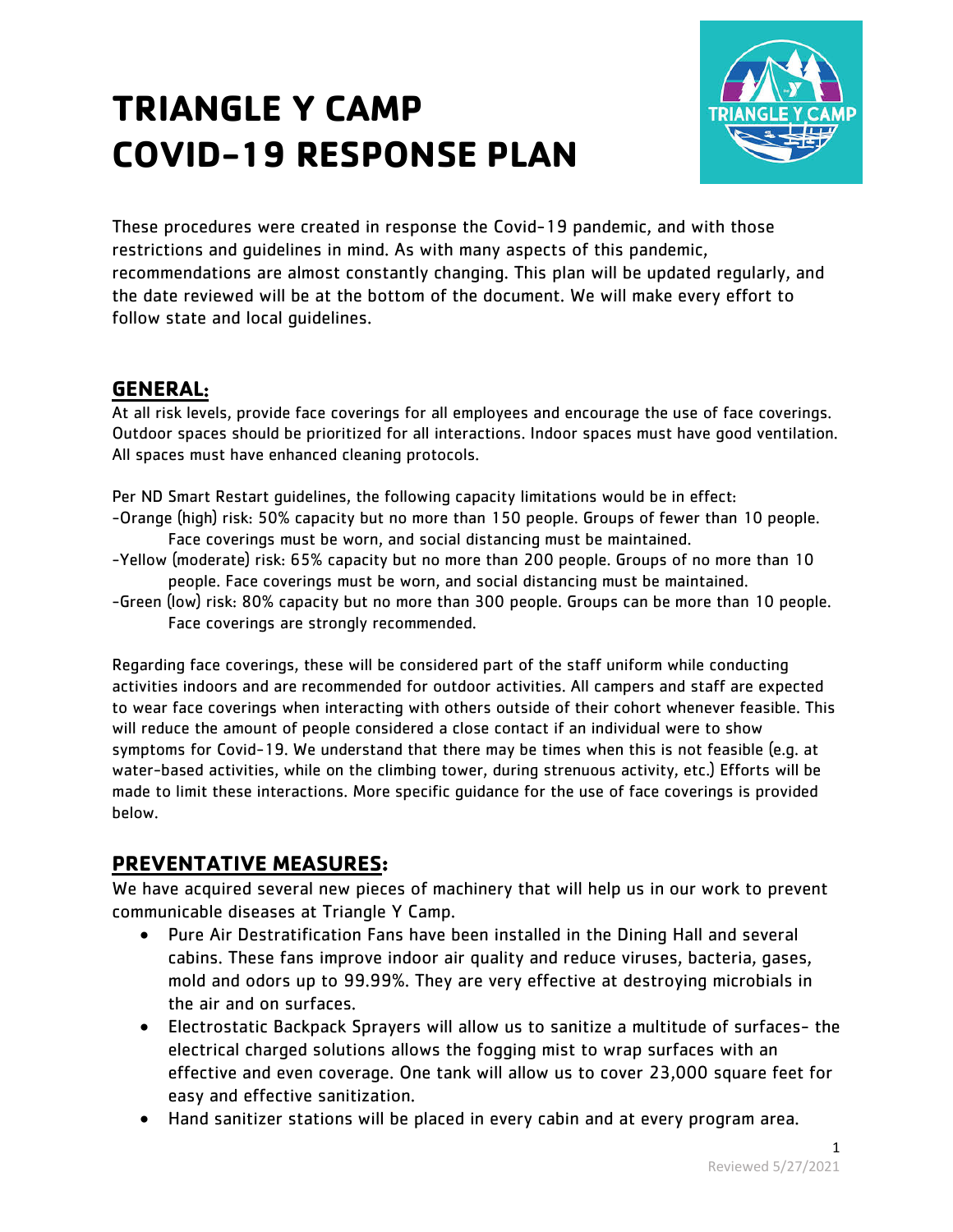# **STAFF & STAFF TRAINING:**

Approximately 14 days before their arrival to camp, staff will be asked to self-monitor their health and temperature daily.

If a staff member has recently tested positive for Covid-19 they can come to camp when:

- 10 days have passed since symptoms first appeared
- 24 hours have passed with no fever without the use of fever-reducing medications
- Other symptoms of Covid-19 are improving

Upon arrival at camp, temperatures will be taken. Any staff with a temperature exceeding 100.4° will be sent home until a negative Covid-19 test can be produced and they are either: A) cleared by their doctor to return to work, or B) symptom free for 24 hours. If that staff member is so unwell, they cannot drive themselves home, they will be set up in staff quarantine housing.

Staff will be grouped into pods which will be referred to as "family groups." These family groups will not exceed 10 members and will remain the same for the duration of staff training.

If in Yellow (moderate) risk or above:

-Interaction with other family groups will be done via social distancing, face coverings will be considered part of their uniform while indoors, and will be encouraged in outdoor settings.

-Staff will be encouraged to spend their time off in safe, socially distanced settings, and will be encouraged to wear face coverings during that time.

If in Green (low) risk:

-Interaction with other family groups will be done with social distancing in mind, face coverings will be considered part of their uniform while indoors, and will be encouraged in outdoor settings.

-Staff will be encouraged to spend their time off in safe, socially distanced settings, and will be encouraged to wear face coverings during that time.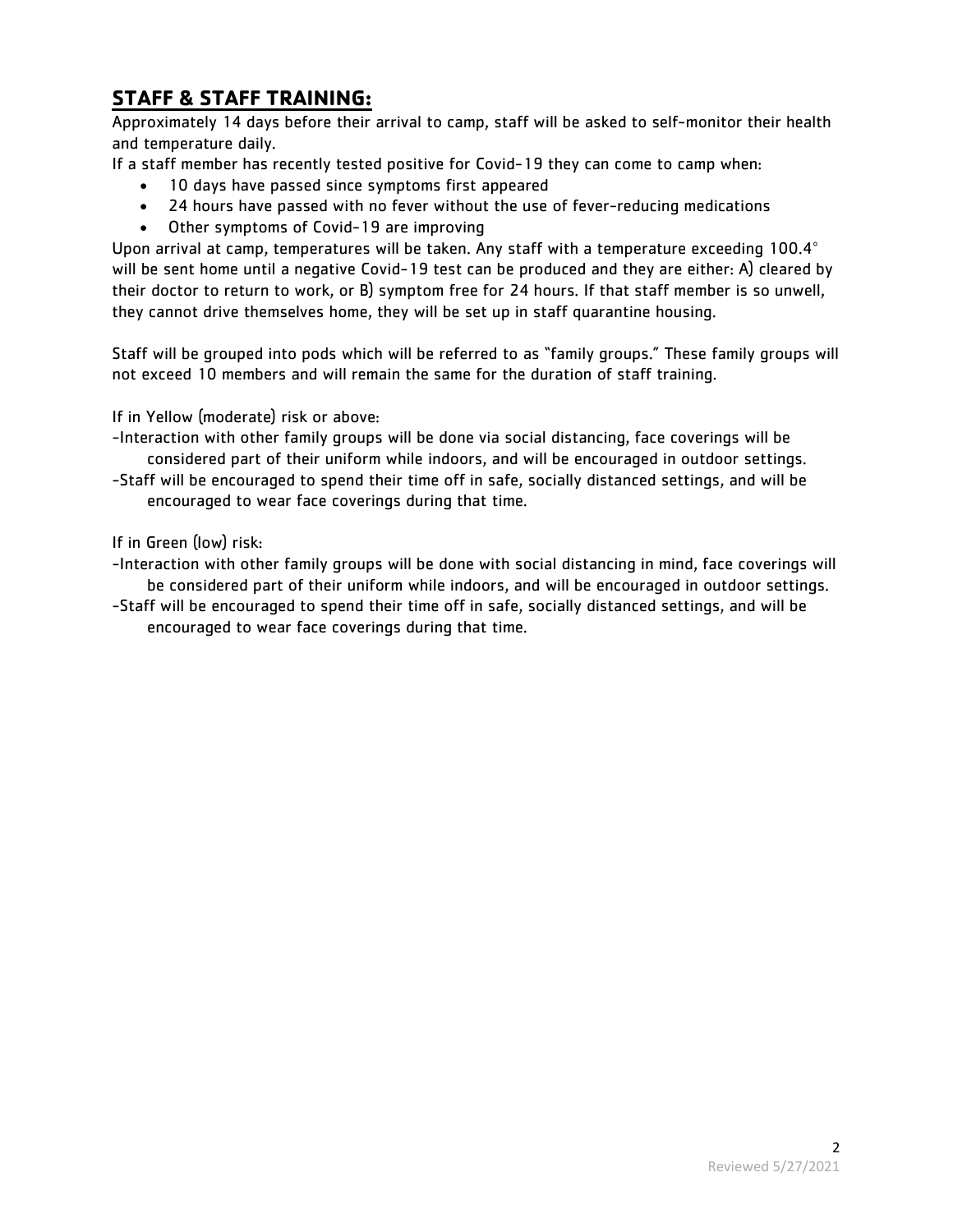# **CHECK IN/OUT PROCEDURES:**

#### Before they arrive at camp:

Approximately 14 days before their arrival to camp, camper families will be asked to monitor their camper's health and temperature daily. We will ask that camper families share any reported illness or exposure and will work with camper families to reschedule or cancel their child's visit to camp. If a camper has recently tested positive for Covid-19 they can come to camp when:

- 10 days have passed since symptoms first appeared
- 24 hours have passed with no fever without the use of fever-reducing medications
- Other symptoms of Covid-19 are improving

All forms, waivers, and health information will be filled out via our online forms system prior to arrival at camp.

The check-in and check-out processes will be communicated to parents beforehand and will be performed as described below.

#### Check-In:

- Campers and families will stay in their cars and will be greeted by our staff at the front entrance of camp. We will ask that all campers and camper families wear masks during this time.
- Camper temperatures will be taken. Any campers with a temperature exceeding 100.4° will be sent home until a negative Covid-19 test can be produced and they are either: A) cleared by their doctor to return to camp, or B) symptom free for 24 hours. We will work with camper families to reschedule or cancel their child's visit to camp.
- Campers who are feeling healthy and have no symptoms of Covid-19 will be given their cabin assignment and directed to the upper or lower Dining Hall depending on the first letter of their last name.
- Once at their cabin, campers and one adult will exit the car to unload luggage. Each cabin will have two staff present. Adults chaperoning campers will not be permitted to enter the cabin.
- After dropping off their camper and checking in with the cabin staff member welcoming families, the adult will be directed to stop at the Trading Post to check in any medications and meet with the Health Specialist. The Trading Post will have one entrance and one egress to help direct the flow of traffic, and only one family will be allowed inside at a time.
- Cars will then be directed out of camp.

#### Check-Out:

- Prior to the beginning of check-out, all camper medications will be given to counselors to return to camper parents at the cabin.
- Camper families will be communicated with to drive directly to their camper's cabin upon arrival for check-out. We will ask that all camper families wear masks during this time. We will station staff at the entrance of camp to ensure families know where they are headed, and direct families who are unsure.
- One adult will exit the vehicle to help their camper load luggage into the vehicle and check out with the cabin staff present.
- Cars will then be directed to their designated check out area according to the first letter of their last name to collect any lost-and-found and purchase any camp store items. The Trading Post will have one entrance and one egress to help direct the flow of traffic, and only one family will be allowed inside at a time.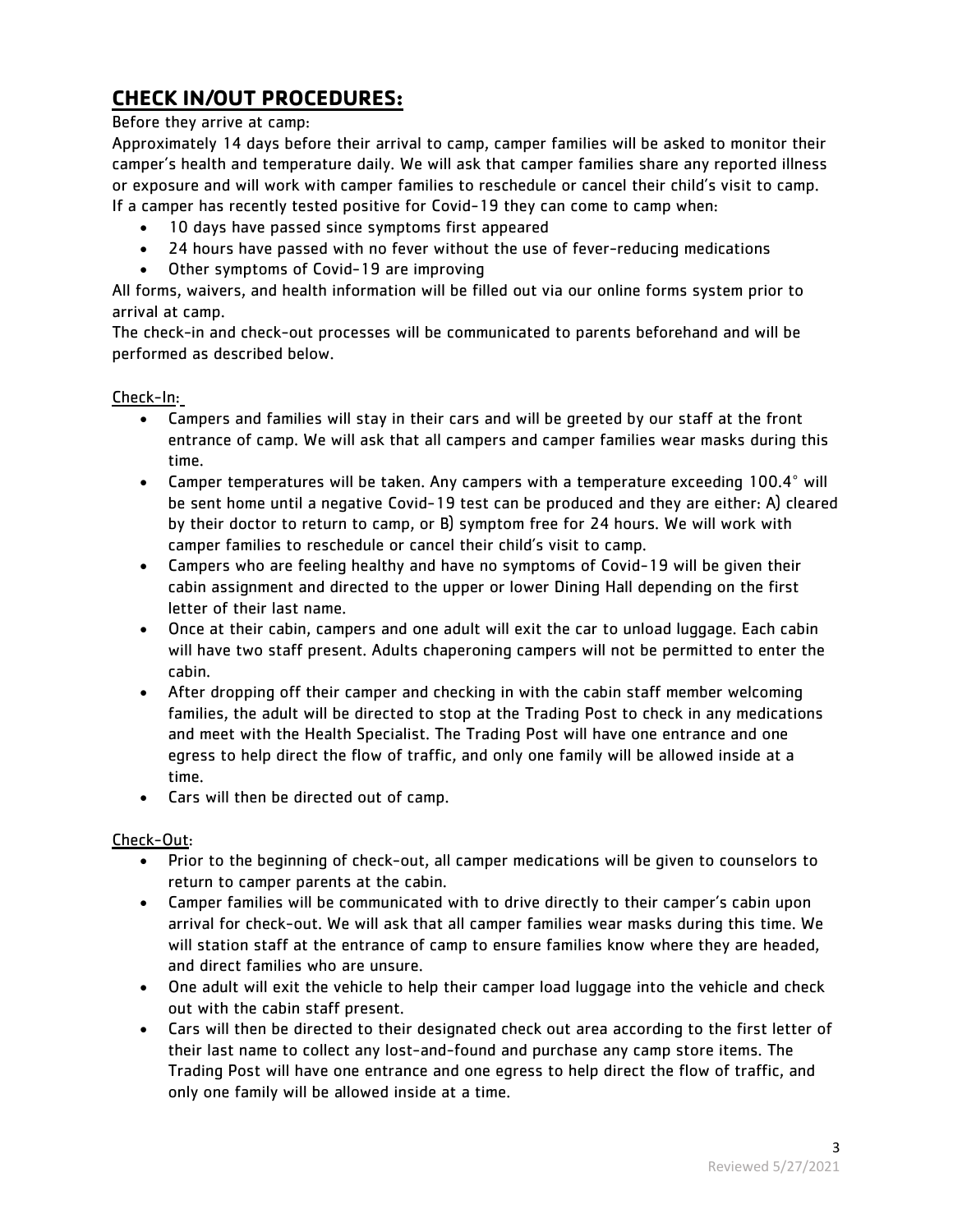# **CAMPERS:**

Campers will be placed into pods referred to as "cabins." These cabins will remain the same for the duration of their time at camp. Each cabin will be part of a "unit." These units will be comprised of 3-4 cabins. All-camp activities will be permitted with social distancing in outdoor settings, and face coverings recommended for close interaction. Face coverings will also be strongly recommended during any indoor activities.

If in Yellow (moderate) risk or above:

-Interaction with other cabins will be done via social distancing, face coverings recommended indoors and will be encouraged in outdoor settings.

-All cabins will be scheduled to only attend activities alongside other cabins within their unit.

If in Green (low) risk:

-Interaction with other cabins will be done with social distancing in mind, face coverings recommended indoors and will be encouraged in outdoor settings.

-All cabins will be scheduled to attend activities alongside other cabins who may or may not be in their unit.

Once all campers have arrived, campers will be given a tour and briefed on any procedures they may need to know for the week, including but not limited to:

- When to wear their face coverings
- Proper hand-washing procedure
- How to locate hand washing and sanitizing stations

Campers will also be informed of the importance of sharing with their counselor if they are feeling unwell- we can only keep everyone healthy if we all work together. Signage will be posted around camp to remind campers and staff of these preventative health measures.

### **MEALS:**

Upon entering the Dining Hall, campers and staff will be directed to sanitize their hands and find their seats. Campers and staff will dine at the same tables every day and will enter the dining hall through the door closest to their table. Campers and staff should remain seated throughout the meal whenever possible.

Outdoor seating and grab-and-go meals will be encouraged. Reusable condiment dispensers and stations will be discouraged and replace with single-packet style condiments where possible. Drink dispensers will also be discouraged and replaced with individually packaged drinks where possible.

Campers and staff will follow the guidelines below:

- Campers and staff will enter the dining hall wearing face coverings; these will not be removed until all campers and staff are seated.
- Meals will be served at the table. A gloved staff member wearing a face covering from each cabin will be sent to the kitchen window to retrieve food and will serve the individuals at their table. The same procedure will be followed for seconds.
- Six feet of distance will be ensured between all tables.
- After clean-up (procedures listed below) all campers and staff will resume their face coverings before exiting the dining hall. Face coverings are recommended to be worn while moving within the dining hall (e.g. while walking to the restroom.)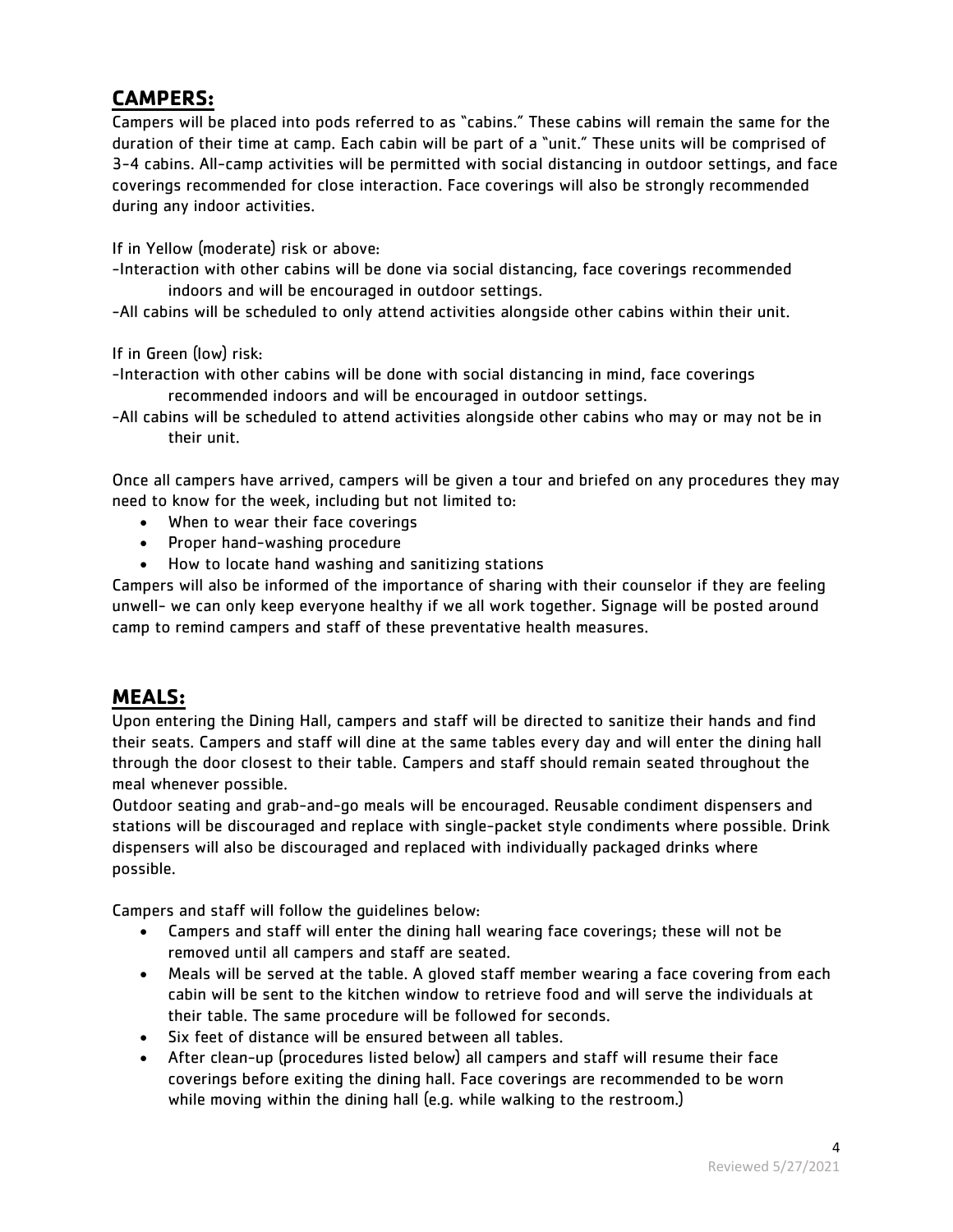# **LODGING, RESTROOMS & SHOWER FACILITIES:**

All lodging at camp will be sanitized between use. During the session each camper's bed will be labelled and staff will encourage campers not to spend time near each other's bunks.

All restroom and shower facilities will be cleaned and sanitized at least three times daily. Hand washing will be required every time restroom facilities are used, and instructions will be placed at each hand washing station.

If in Yellow (moderate) risk or above:

- -Cabins will have no more than 10 individuals. Two of these individuals will be staff, and the rest will be a combination of campers and Leaders-in-Training.
- -Shower times will be scheduled, and only one cabin will be allowed in a bath house at a time. After a cabin has finished their showers, a staff member from that cabin will spray the bath house with a sanitizing solution.

If in Green (low) risk:

- -Cabins will have no more than 15 individuals. At least two of these will be staff, and the rest will be a combination of campers and Leaders-in-Training.
- -Only one cabin will be allowed in a bath house at a time. After a cabin has finished their showers, a staff member from that cabin will spray the bath house with a sanitizing solution.

## **ACTIVITIES:**

Upon arrival at each program area, participants will sanitize their hands. Hand sanitizer has shown no adverse effects on sensitive materials, including climbing materials. The use of common-touch materials will be limited where possible. After participants have left an activity area, staff will wipe down any seating or waiting areas where applicable.

Campers and staff will be recommended to wear face coverings at any activity\* where they are interacting with anyone outside of their cabin and distancing cannot be maintained. \*This excludes swimming and water-based activities.

If in Yellow (moderate) risk or above:

- -If multiple cabins are scheduled at an activity at the same time, cabins will only be scheduled with other cabins from their unit.
- -Common-touch materials will be cleaned and sanitized after each use.
- -Any common-touch materials that cannot be sanitized will be left unused in the sun for three hours between uses.

If in Green (low) risk:

-Common-touch materials will be cleaned and sanitized daily.

-Any common-touch materials that cannot be sanitized will be left unused in the sun for three hours daily to sanitize them.